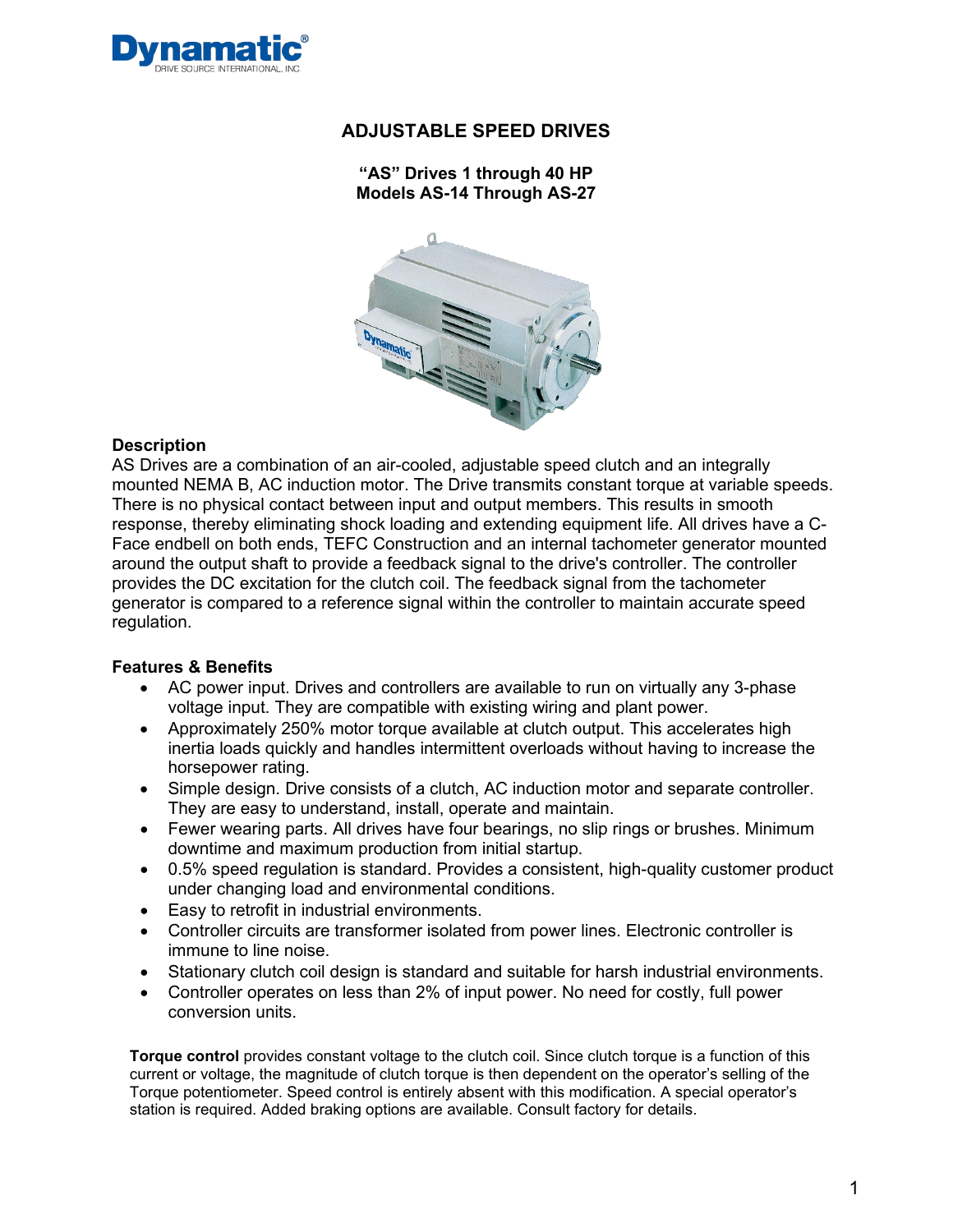

# **Specifications for AS-14 Through AS-27 Drives**

| Motor                      | HP and RPM                                     | See selection table on next page                                              |
|----------------------------|------------------------------------------------|-------------------------------------------------------------------------------|
|                            | Totally Enclosed Fan Cooled NEMA design B      | Standard; ODP - Optional                                                      |
|                            |                                                |                                                                               |
|                            | Class F insulation, class B rise               | Standard                                                                      |
|                            | 1.15 service factor Frame type                 | lStandard                                                                     |
|                            | Input Power Options                            | Standard                                                                      |
|                            |                                                | Common housing - Standard                                                     |
|                            |                                                |                                                                               |
|                            |                                                | 208/220 through 380V, 3 phase, 50 Hz 230                                      |
|                            |                                                | through 460V, 3 phase, 60 Hz                                                  |
|                            |                                                | 575V, 3 phase, 60 Hz                                                          |
|                            |                                                |                                                                               |
| Clutch                     | Coil voltages                                  | 45 and 90 VDC - Standard; 110, 220 VDC -                                      |
|                            |                                                | Optional                                                                      |
|                            |                                                |                                                                               |
|                            | Rated for constant torque Starting torque      | Standard Approximately 250%                                                   |
|                            | Intermittent torque                            | Approximately 250% Standard                                                   |
|                            | AC tachometer generator Cooling                | 100% self ventilated at all times -Standard                                   |
|                            |                                                |                                                                               |
|                            |                                                |                                                                               |
| Controllers (Sold          | Model 3000 and Model 4000 (Solid State)        | Can be used with AS-14 through AS-25                                          |
| separately)                |                                                |                                                                               |
|                            | Model 4050, DSI-700 and Mark III (Solid State) | Can be used with AS-14 through AS-27                                          |
|                            |                                                |                                                                               |
|                            | EC-2000 and PDC-2000 (Digital)                 | Can be used with AS-14 through AS-27                                          |
|                            |                                                |                                                                               |
|                            | Closed loop speed control                      | Standard                                                                      |
|                            |                                                |                                                                               |
|                            | Speed regulation                               | $0.5\%$ standard; 0.1% optional (EC-2000 only)                                |
|                            | Regulated speed range                          | 34 to 1 available                                                             |
|                            |                                                |                                                                               |
|                            | Input power                                    | 115 VAC Motor transformer winding (Standard                                   |
|                            |                                                | Models only) - Standard; Line transformer -                                   |
|                            |                                                |                                                                               |
|                            |                                                | Optional                                                                      |
|                            |                                                |                                                                               |
|                            | Enclosure                                      | NEMA 1 - Standard; NEMA 12 - Optional; NEMA                                   |
|                            | Panel mount, open construction                 | 13 for 4000 & 4050 - Standard                                                 |
|                            |                                                |                                                                               |
|                            | Output voltage, to clutch coil                 | Optional                                                                      |
|                            |                                                | 45 VDC or 90 VDC standard; 220 VDC optional                                   |
|                            |                                                | (EC-2000 only)                                                                |
| Status Indication          | Speed indicating signal                        | 0-60 VAC from tachometer generator for optional                               |
|                            |                                                |                                                                               |
|                            |                                                | meter.                                                                        |
| Environmental              | Storage temperature                            | $-4^{\circ}$ to 149 $^{\circ}$ F (-20 $^{\circ}$ to 65 $^{\circ}$ C) Standard |
| Ratings                    | Operating temperature                          | 32° to 104° F (0° to 40° C) Standard 65° C -                                  |
|                            |                                                |                                                                               |
|                            | Maximum operating temperature                  | Optional                                                                      |
|                            | Altitude                                       | 3300 Ft. (1000m) Standard                                                     |
| Codes and Standards        | Mechanical NEMA, as applicable                 | Standard                                                                      |
|                            |                                                |                                                                               |
| <b>Reliability Testing</b> | Mechanical                                     |                                                                               |
|                            |                                                |                                                                               |
|                            | 100% dynamometer tested Controllers (sold      | Standard                                                                      |
|                            | separately)                                    |                                                                               |
|                            | Pre-tested components                          | Standard Standard                                                             |
|                            | Computer test and pre-calibrated PCBs          |                                                                               |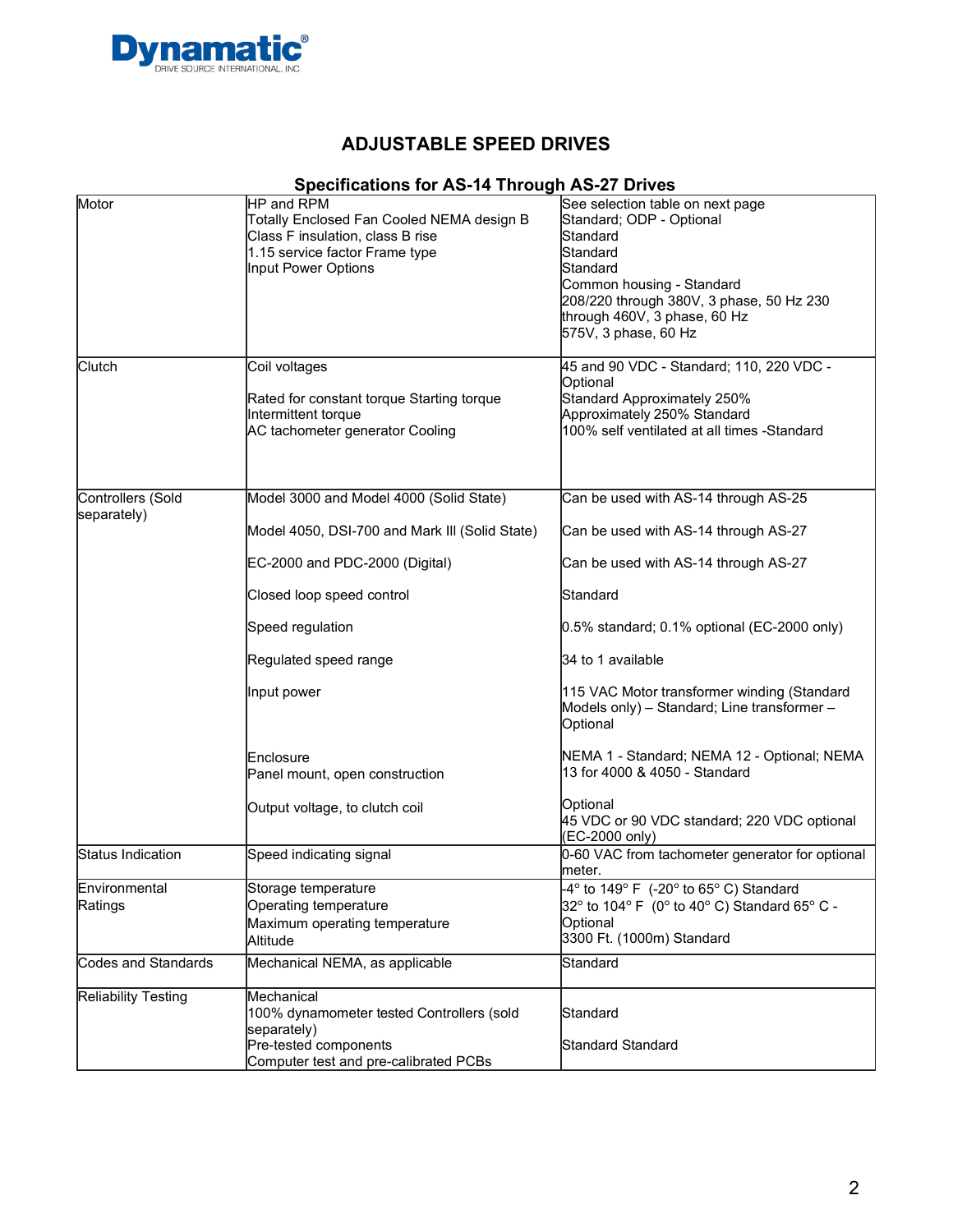

### **"AS" Drives Ordering Information**

### **Selection Table – 60 Hz, 45V & 90V Coils**

| <b>HP</b>     | <b>Speed Range</b><br>(RPM) | <b>Model Number</b> |
|---------------|-----------------------------|---------------------|
| 1             | 1730-0                      | AS-140104-01*       |
|               | 1095-0                      | AS-140106-01*       |
| 1.5           | 1695-0                      | AS-140154-01*       |
|               | 1130-0                      | AS-180156-01*       |
| $\mathcal{P}$ | 1640-0                      | AS-140204-01*       |
|               | 1120-0                      | AS-180206-01*       |
| 3             | 1710-0                      | AS-180304-01*       |
|               | 1105-0                      | AS-180306-01*       |
| 5             | 1670-0                      | AS-180504-01*       |
|               | 1115-0                      | AS-210506-01*       |
| 7.5           | 1670-0                      | AS-210754-01*       |
|               | 1140-0                      | AS-250756-01*       |
| 10            | 1650-175                    | AS-211004-01*       |
|               | 1120-0                      | AS-251006-01*       |
| 15            | 1660-0                      | AS-251504-01*       |
|               | 1110-0                      | AS-271506-01*       |
| 20            | 1660-440                    | AS-252004-01*       |
|               | 1710-0                      | AS-272004-01*       |
|               | 1080-100                    | AS-272006-01*       |
| 25            | 1690-0                      | AS-272504-01*       |
|               | 1090-320                    | AS-272506-01*       |
| 30            | 1665-150                    | AS-273004-01*       |
| 0             | 1665-560                    | AS-274004-01*       |



**\*The last two digits of the model code represent the 0145 and 0190 coils.**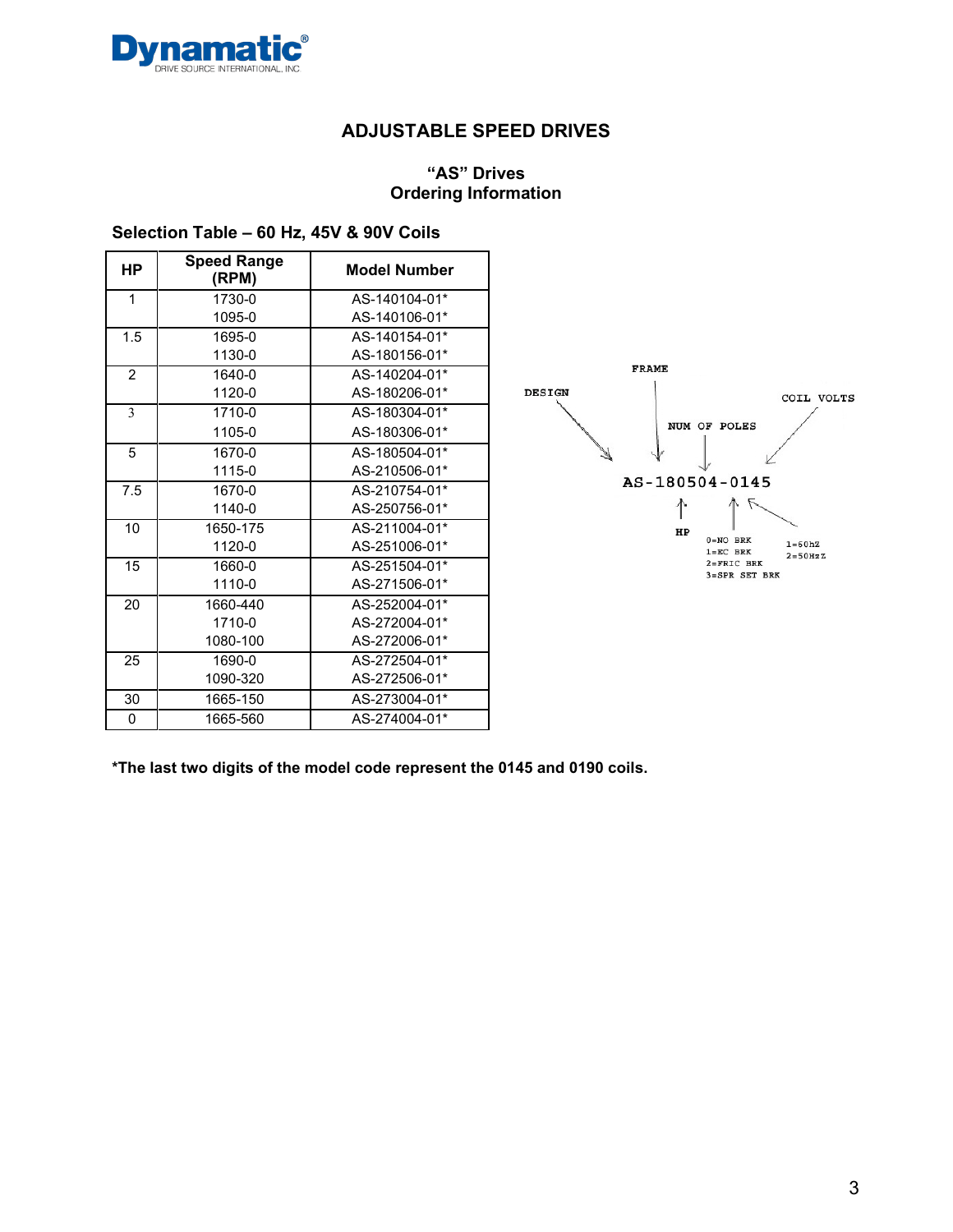

### **"AS" Drives Engineering Data**

#### **Adjustable Speed Drive Data**

|                    |      |      |      | Clutch Torque Lb. Ft. at Slip RPM of 1 |       |      | Rated Dissipation HP at Input RPM of <sup>2</sup> |      | Inertia Lb. Ft. Sq. |      |                      |
|--------------------|------|------|------|----------------------------------------|-------|------|---------------------------------------------------|------|---------------------|------|----------------------|
| <b>Model</b>       | 50   | 75   | 100  | 150                                    | 1750  | 900  | 1000                                              | 1200 | 1500                | 1800 | <b>Output Member</b> |
| $AS-14$            | 4.0  | 5.5  | 7.0  | 9.0                                    | 25.0  | 1.0  | 1.0                                               |      | 1.6                 | 2.0  | .86                  |
| $AS-18$            | 10.0 | 14.0 | 16.0 | 21.0                                   | 46.0  | 2.5  | 2.6                                               | 3.1  | 4.1                 | 5.0  | 1.96                 |
| AS-21              | 19.0 | 25.0 | 32.0 | 40.0                                   | 74.0  | 4.5  | 4.8                                               | 5.8  | 7.5                 | 9.0  | 3.59                 |
| AS-25              | 42.0 | 56.0 | 68.0 | 82.0                                   | 120.0 | 7.5  | 8.0                                               | 9.6  | 12.4                | 15.0 | 6.22                 |
| AS-27 <sup>4</sup> | 50.0 | 75.0 | 88.0 | 110.0                                  | 215.0 | 13.7 | 15.2                                              | 18.3 | 22.8                | 27.4 | 16.00                |

#### **Adjustable Speed Drive Data**

|                    | Overhung Load Lbs. at Output RPM of <sup>3</sup> |      |      | <b>45V Clutch Coil Current</b> | <b>Weight Lbs.</b> |
|--------------------|--------------------------------------------------|------|------|--------------------------------|--------------------|
| <b>Model</b>       | 900                                              | 1200 | 1800 | (Hot Amps)                     |                    |
| AS-14              | 390                                              | 390  | 380  | 3.40                           | 157                |
| $AS-18$            | 600                                              | 550  | 470  | 3.90                           | 277                |
| AS-21              | 725                                              | 675  | 560  | 3.88                           | 412                |
| AS-25              | 1125                                             | 1020 | 880  | 4.18                           | 610                |
| AS-27 <sup>4</sup> | 1510                                             | 1350 | 1155 | 7.20                           | 1080               |
| AS-27 <sup>5</sup> | 1465                                             | 980  | 805  | 7.20                           | 1090               |

<sup>1</sup> Values are for four-pole motor speeds

<sup>2</sup> Indicates maximum HP that can be safely dissipated at a given input speed. Dissipation should be de-rated 10% for each 10° F above 100° F ambient, to 150° F maximum ambient.

<sup>3</sup> Values are based on B-10 bearing life of 15,000 hours. For 20,000 hours use 91% of the values shown. The figures are the maximum weights at the center of a standard output shaft keyway perpendicular to the axis. Ratings are for ball bearings unless otherwise noted.

<sup>4</sup> AS-27 with 1.875" shaft diameter

<sup>5</sup> AS-27 with 2.125" shaft diameter.

#### **AS DRIVE MODIFICATIONS**

- **Base, Slide** Adjustable slide bases are available for the horizontal mounting of an AS drive.
- **Brake, Adjustable Torque** An adjustable torque brake is flange mounted to the drive for stopping purposes or for use with the Mutuatrol® controller modification. Brakes require a brake circuit in the controller. Factory mounted on motor end standard.
- **Brake, Friction** An electromagnetic friction brake is flange mounted to the drive for stopping or holding purposes. Brakes require a brake circuit in the controller. Factory mounted on motor end standard.
- **Brake, Friction, with Thru Shaft** For cases where the motor end is already being used, the friction brake is mounted on the clutch end with a "thru" shaft arrangement (NOTE: "thru" shaft arrangement is factory installed only).
- **Brake, Spring-Set** A spring engaged, electrically released friction brake is flange mounted to the drive. These brakes are suitable for holding purposes. Brakes require a brake circuit in the controller (not for use with the model 3000 controller). The standard voltage supplied will be 115 VAC; other voltages are available by consulting the factory; with other voltages, the customer must supply relay and interfacing. Factory mounted on motor end standard.
- **Cover, Vertical Drip** A kit will be installed or provided with a sheet metal drip cover to prevent water from falling into the unit. Available as a ship loose item only.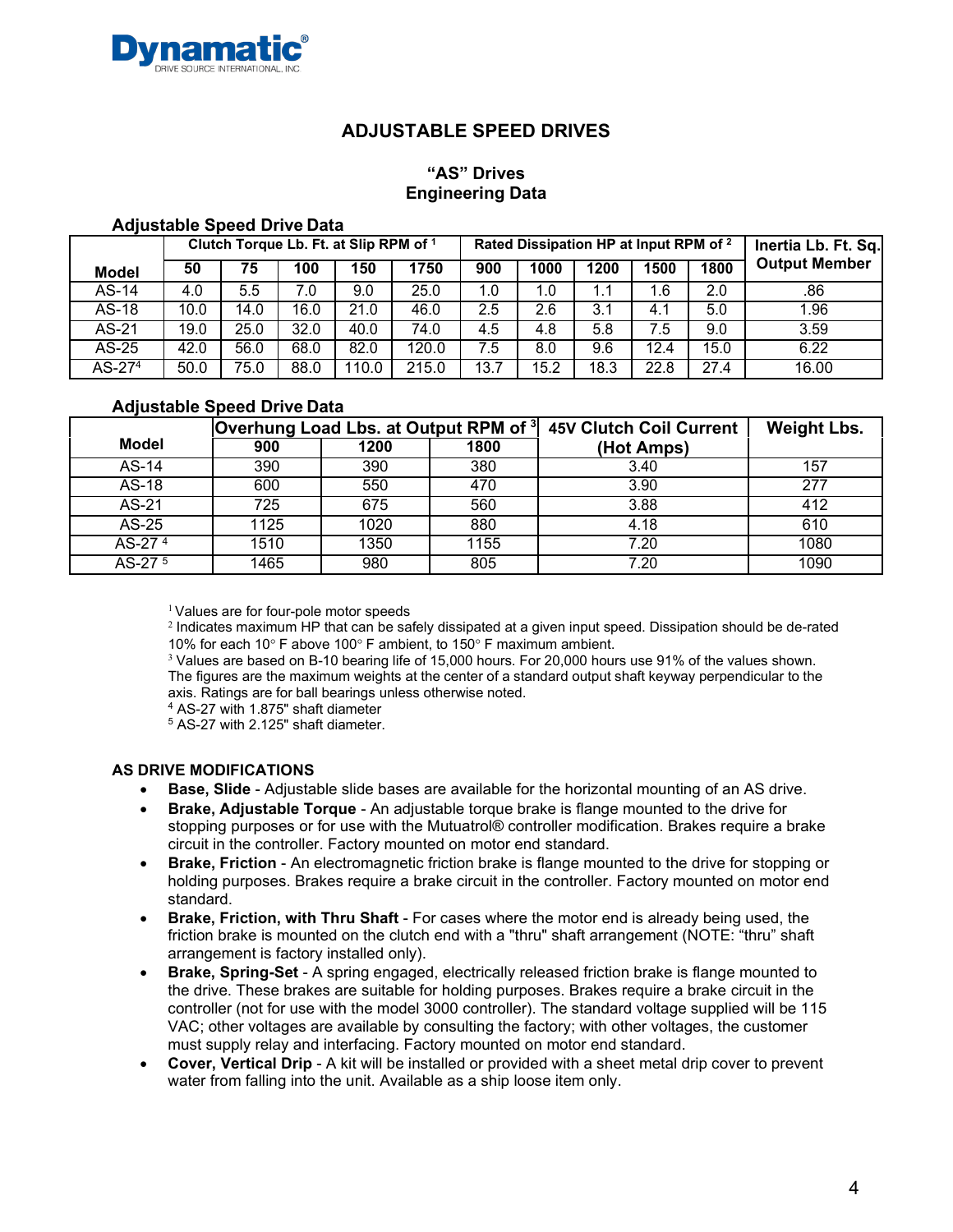

### **"AS" Drives Brake Engineering Data**

### **Adjustable Torque (Eddy Current) Brake Data**

| <b>Model</b> |      | <b>Brake Torque in Lb.</b><br>Ft. at Output RPM of |       |      |         | <b>RPM</b> of | <b>Brake Dissipation HP at Brake</b> |      | <b>Brake</b><br>Inertia | <b>Brake Coil 45V</b><br><b>Current (Hot</b> | *Approx.<br>Weight |
|--------------|------|----------------------------------------------------|-------|------|---------|---------------|--------------------------------------|------|-------------------------|----------------------------------------------|--------------------|
|              | 900  | 1200                                               | 1800  | 300  | 600     | 900           | 1200                                 | 1800 | Lb. Ft.                 | Amps)                                        |                    |
| AS-14        | 5.4  | 6.0                                                | 6.6   | .15  | ≏<br>د. | .5            |                                      | 1.0  | .13                     | 1.84                                         | 177                |
| AS-18        | 26.0 | 28.0                                               | 30.0  | .50  | 1.0     | 1.5           | 2.0                                  | 3.0  | .60                     | 2.49                                         | 322                |
| AS-21        | 30.0 | 32.0                                               | 34.0  | .50  | 1.0     | 1.5           | 2.0                                  | 3.0  | .60                     | 2.49                                         | 457                |
| AS-25        | 40.0 | 60.0                                               | 60.0  | .80  | 1.7     | 2.5           | 3.3                                  | 5.0  | 1.96                    | 3.47                                         | 690                |
| AS-27        | 65.0 | 70.0                                               | 100.0 | 1.90 | 3.2     | 3.7           | 4.9                                  | 7.3  | 1.75                    | 3.51                                         | 1180               |

# **Friction Brake Data**

|              | <b>Electrically Engaged</b>  |                 | *Approx. Weight |
|--------------|------------------------------|-----------------|-----------------|
| Model        | <b>Static Torque Lb. Ft.</b> | Inertia Lb. Ft. |                 |
| AS-14        |                              | .054            | 177             |
| AS-18        |                              | .054            | 322             |
| AS-21        | 80                           | .371            | 457             |
| AS-25        | 80                           | .371            | 690             |
| <b>AS-27</b> | 240                          | .967            | 1180            |

#### **Spring Set Brake Data**

| Model        | <b>Spring Set Electrically Released</b><br><b>Static Torque Lb. Ft.</b> | *Approx.<br>Weight |
|--------------|-------------------------------------------------------------------------|--------------------|
| AS-14        | 15                                                                      | 177                |
| AS-18        | 25                                                                      | 322                |
| AS-21        | 35                                                                      | 457                |
| AS-25        | 70                                                                      | 690                |
| <b>AS-27</b> | 175                                                                     | 1180               |

#### **Adjustable Torque & Friction Brake Data**

| <b>Model</b> | <b>Overhung Load in Lbs. At Output</b><br><b>RPM of 1800 Std.</b> | *Approx.<br>Weight |
|--------------|-------------------------------------------------------------------|--------------------|
| AS-14        | 235                                                               | 197                |
| AS-18        | 310                                                               | 367                |
| AS-21        | 550                                                               | 502                |
| AS-25        | 565                                                               | 770                |
| <b>AS-27</b> | 700                                                               | 1280               |

\*Approximate weight includes the weight of the drive.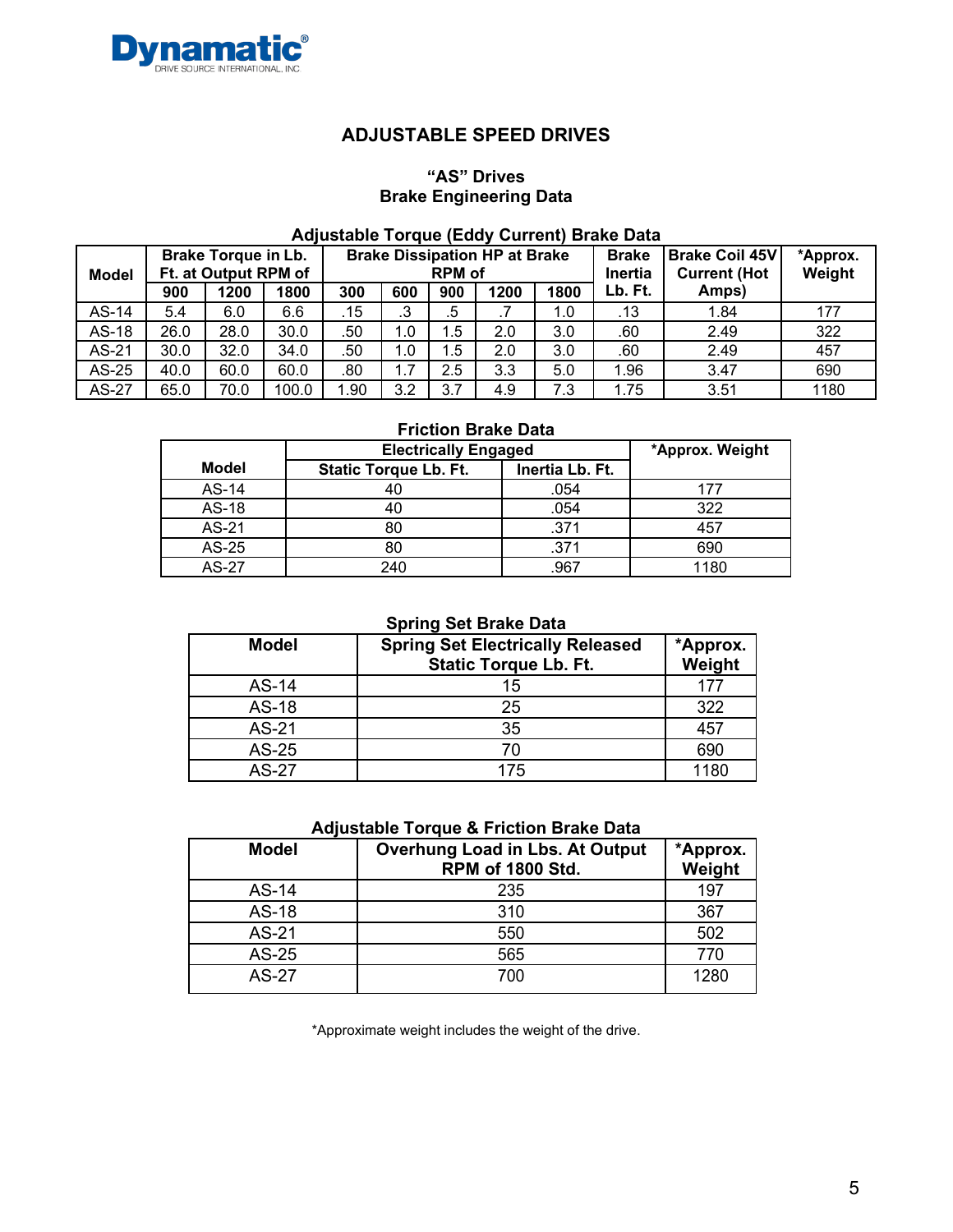

### **"AS" Drives Engineering Data**

#### **Induction Type, 3 Phase AC Motors, 4 Pole, Squirrel Cage NEMA Design B**

The full load motor currents shown in the table below are typical values for AS-14 through AS-27, 4 pole drives. This table is intended for use as an aid in sizing motor branch circuit components.

For full load motor currents of and 208-volt motors, increase the corresponding 230-volt motor full load current by 15% and 10% respectively.

|                  | <b>Full Load Amperes</b> |                   |                 |  |  |  |  |  |  |
|------------------|--------------------------|-------------------|-----------------|--|--|--|--|--|--|
| HP               | <b>230 Volt</b>          | <b>460 Volt</b>   | <b>575 Volt</b> |  |  |  |  |  |  |
| 1                | 5.4                      | 2.7               | 2.2             |  |  |  |  |  |  |
| 1.5              | 6.0                      | 3.0               | 2.5             |  |  |  |  |  |  |
| $\overline{2}$   | 7.0                      | 3.5               | 2.8             |  |  |  |  |  |  |
| 3                | 9.4                      | 4.7               | 3.8             |  |  |  |  |  |  |
| 5                | 14.6                     | $\overline{7}$ .3 | 5.8             |  |  |  |  |  |  |
| $\overline{7.5}$ | 20.4                     | 10.2              | 8.2             |  |  |  |  |  |  |
| 10               | 28.4                     | 14.2              | 11.7            |  |  |  |  |  |  |
| $\overline{15}$  | 41.0                     | 20.5              | 16.4            |  |  |  |  |  |  |
| 20               | 55.0                     | 27.5              | 22.0            |  |  |  |  |  |  |
| $\overline{25}$  | 68.0                     | 34.0              | 27.2            |  |  |  |  |  |  |
| 30               | 74.0                     | 37.0              | 29.6            |  |  |  |  |  |  |

### **Full Load Currents**

#### **Noise Levels, Drives Model AS Drives**

These sound pressure levels are **typical** values given for engineering information only, and it is **not guaranteed** that any particular production unit will not exceed these values. Microphone 3 feet from side of drive, tested in a semi-anechoic chamber above reflecting plane per IEEE-85 spec. All readings are sound pressure level, dB; reference 20 micro-Newton's per square meter. Average sound pressure in a 3-foot radius hemispherical free field. Noise level for 1200 RPM drives will be 8 dB less than 1800-RPM values shown, and for 3600 RPM the noise level will be 15 dB greater.

|              | <b>Noise Levels</b> |                          |                |         |  |  |  |  |  |  |  |
|--------------|---------------------|--------------------------|----------------|---------|--|--|--|--|--|--|--|
| <b>Model</b> |                     | <b>Sound Pressure dB</b> |                |         |  |  |  |  |  |  |  |
|              | <b>RPM</b>          | A Scale                  | <b>B</b> Scale | C Scale |  |  |  |  |  |  |  |
| $AS-14$      | 1800                | 66.3                     |                | 70.0    |  |  |  |  |  |  |  |
| AS-18        | 1800                | 70.2                     |                | 74.5    |  |  |  |  |  |  |  |
| AS-21        | 1800                | 75.3                     |                | 79.1    |  |  |  |  |  |  |  |
| AS-25        | 1800                | 80.5                     |                | 83.9    |  |  |  |  |  |  |  |
| AS-27        | 1800                | 82.0                     |                | 851     |  |  |  |  |  |  |  |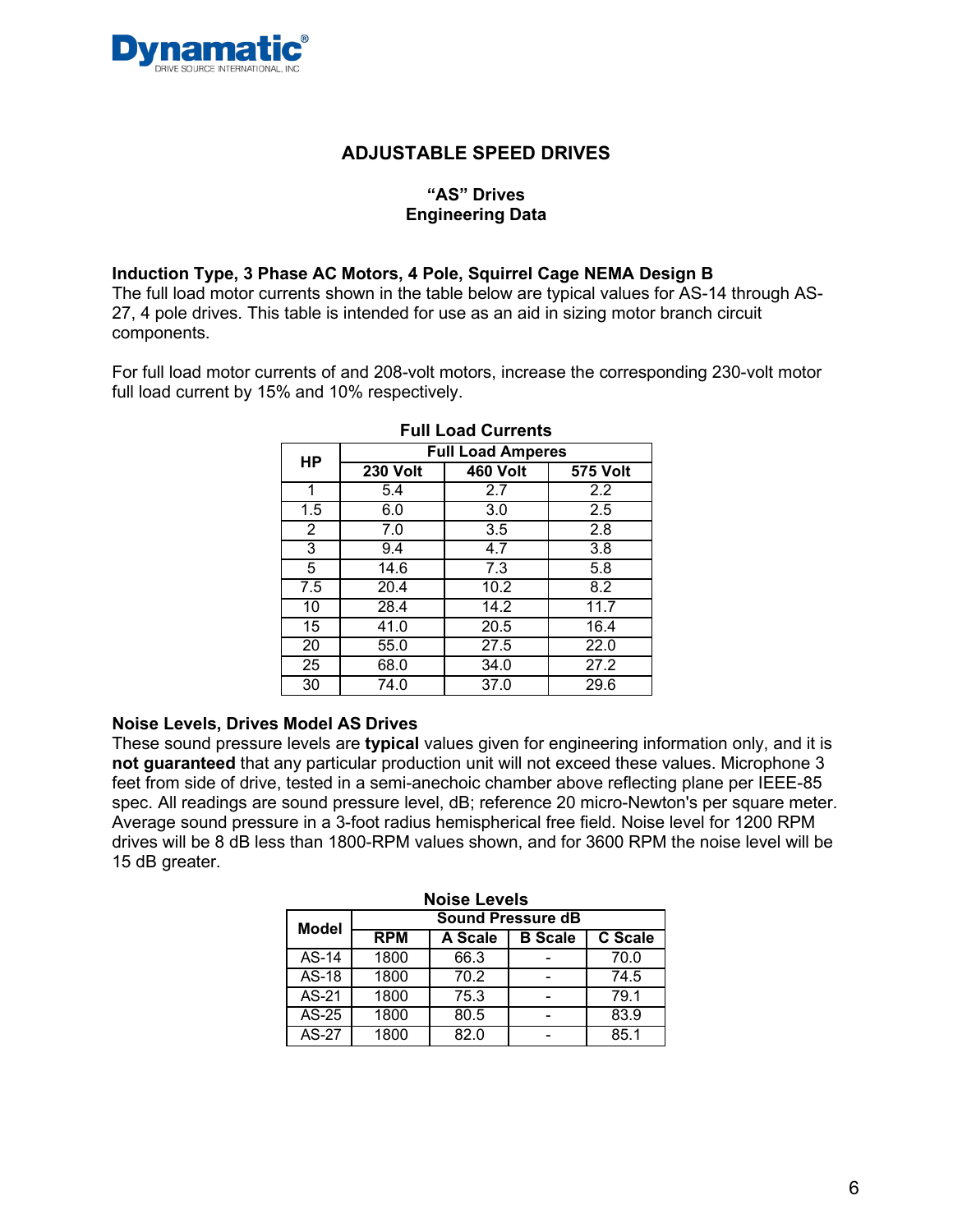



### **"AS" Drives Outline Drawings "C" Flange - AS-14 through AS-25**

| AS                | <u>r</u> |           |       | D    |      |       | G   | н   |      | ►    | М     |       |      |      |
|-------------------|----------|-----------|-------|------|------|-------|-----|-----|------|------|-------|-------|------|------|
| 14                | 9.00     | 15.72     | 22.72 | 4.50 | 3.75 | 12.52 | .50 | .50 | 3.20 | 5.00 | 20.38 | 9.06  | 2.34 | 4.67 |
| 18                | 10.50    | .60<br>47 | 27.90 | 5.25 | 4.25 | 13.75 | .50 | .50 | 3.75 | 6.25 | 23.60 | 10.75 | 4.05 | 4.43 |
| $\mathbf{A}$<br>▵ | 12.50    | 18.60     | 30.27 | 6.25 | 5.00 | 14.12 | .62 | .62 | 3.56 | .62  | 26.22 | 12.62 | 4.05 | 5.58 |
| 25                | 14.00    | '.75      | 32.84 | 0.00 | 5.50 | 15.06 | .62 | .62 | 3.30 | 8.75 | 28.79 | 14.38 | 4.05 | 6.20 |

| AS | AA   | ΑВ   | AC   | AD             | AЕ   | AF   | АН           | AJ   | AK <sup>4</sup> | BB               | BD        | ΒF         | <b>WT</b> |
|----|------|------|------|----------------|------|------|--------------|------|-----------------|------------------|-----------|------------|-----------|
| 14 | l.32 | .06  | 6.00 | $^{\prime}.50$ | 2.88 | . 48 | 2.12         | 5.88 | 4.499           | $1^{\circ}$<br>. | 8.38      | $3/8 - 16$ | 157       |
| 18 | 2.06 | .80  | 6.74 | 8.32           | 2.88 | .48  | 2.62         | .25  | 8.499           | .25              | 10.06     | $1/2 - 13$ | 277       |
| 21 | .38  | 8.87 | .57  | 8.81           | 3.76 | .92  | 3.12<br>J.IZ | .25  | 8.499           | .27              | .88<br>44 | $1/2 - 13$ | 412       |
| 25 | .62  | 9.87 | 8.57 | 8.81           | 3.76 | .92  | 3.75         | .25  | 8.499           | .27              | 13.32     | $1/2 - 13$ | 610       |

| AS | <b>Shaft Extensions</b> |      |                    |  |  |  |  |  |  |  |  |
|----|-------------------------|------|--------------------|--|--|--|--|--|--|--|--|
|    | $\prod_{i=1}^{n}$       | Vз   | Kev                |  |  |  |  |  |  |  |  |
| 14 | .8750                   | 1.94 | .18 Sq. x 1.38 Lg. |  |  |  |  |  |  |  |  |
| 18 | 1.1250                  | 2.50 | .25 Sq. x 1.75 Lg. |  |  |  |  |  |  |  |  |
| 21 | 1.3750                  | 3.00 | .31 Sq. x 2.38 Lg  |  |  |  |  |  |  |  |  |
| 25 | 1.6250                  | 3.62 | .38 Sq. x 2.88 Lg. |  |  |  |  |  |  |  |  |

Overall dimension on units with modifications will be the total of **M**  dimension plus **R** dimension. Unit may be operated vertically (prefer motor end output shaft up).

<sup>1</sup> **D** dimension will never be exceeded. When exact dimension is needed shims up to .03 inch may be required.

<sup>2</sup> **U** shaft diameter tolerance 1.50 inches and smaller:

+.0000/-.0005 inch, over 1.50 inches: +000/-.001 inch.

<sup>3</sup> **Y** dimension is maximum usable shaft length.

<sup>4</sup> **AK**, pilot diameter tolerance +.000/-.002 inch.

**AJ, AK** and **KEY** dimension are the same for both ends.

DIMENSIONS ARE IN INCHES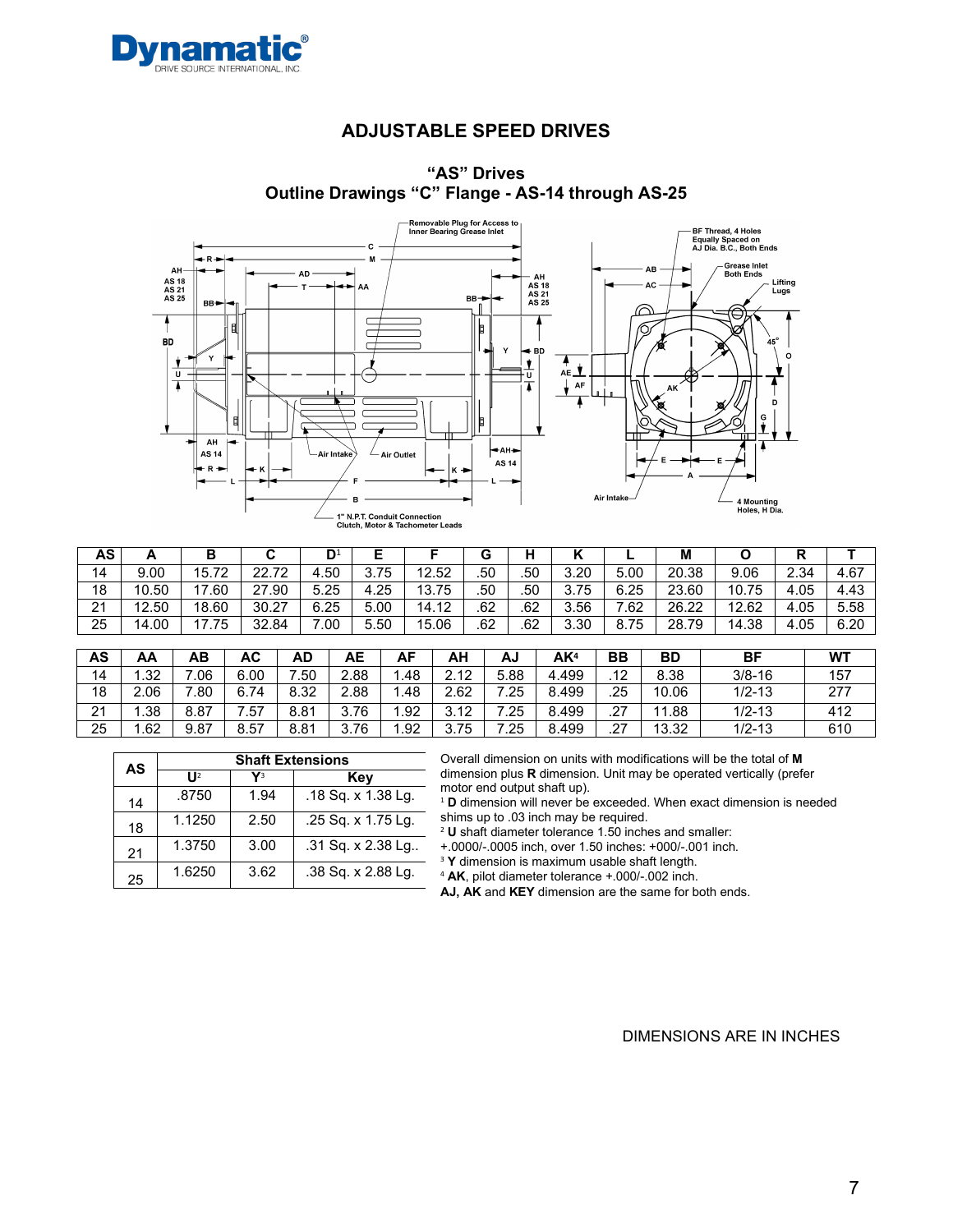



#### **"AS" Drives Outline Drawings "C" Flange - AS-27**

| AS                 |                | Р     |       | $\mathsf{D}^1$ |                 |       | ∽   | . . |      |           |                                   | М     | N     |       | . .                    |
|--------------------|----------------|-------|-------|----------------|-----------------|-------|-----|-----|------|-----------|-----------------------------------|-------|-------|-------|------------------------|
| $\sim$<br><u>.</u> | $\sim$<br>7.UU | 23.38 | 39.60 | 8.00           | $^{\prime}$ .50 | 19.26 | .75 | .75 | 9.50 | 4.63      | 10.00                             | 35.43 | 13.50 | 16.41 | 47<br>4.1 <sub>1</sub> |
| $27^{\circ}$       | 7.00           | 23.38 | 43.94 | 8.00           | $^{\prime}.50$  | 19.26 | .75 | .75 | 9.50 | 63<br>ں س | $\overline{a}$<br>$\overline{10}$ | 37.60 | 13.50 | 16.41 | 6.34                   |

| AS                | <b>Shaft Extensions</b> |              |                        | ΑВ    | АC    | AD    | AЕ   | AF   | АН   | AJ   | ΑK     | <b>BB</b> | BF                | WT   |
|-------------------|-------------------------|--------------|------------------------|-------|-------|-------|------|------|------|------|--------|-----------|-------------------|------|
|                   | U                       | $\mathbf{v}$ | Kev                    |       |       |       |      |      |      |      |        |           |                   |      |
| $\sim$<br>21      | .875                    | 3.83         | $.50$ Sq. x $3.50$ Lq. | 12.73 | 10.72 | 12.25 | 75ء  | 2.46 | 3.83 | 9.00 | 10.499 | .25       | $\frac{1}{2}$ -13 | 1080 |
| 275<br><u>. i</u> | 2.125                   | 6.00         | $.50$ Sq. x 5.50 Lq.   | 12.73 | 10.72 | 12.25 | 4.75 | 2.46 | 6.00 | 9.00 | 10.499 | .25       | $\frac{1}{2}$ -13 | 1090 |

Overall dimension on units with modifications will be the total of **M** dimension plus **R** dimension. Unit may be operated vertically (prefer motor end output shaft up).

<sup>1</sup> **D** dimension will never be exceeded. When exact dimension is needed shims up to .03 inch (.76 mm) may be required.

<sup>2</sup> **U** Shaft diameter tolerance +.000/-.001 inch.

<sup>3</sup> **Y** dimension is maximum usable shaft length.

<sup>4</sup> **AK**, pilot diameter tolerance +.000/-.002 inch. **AJ, AK** and **KEY** dimension are the same for both ends.

<sup>5</sup> These dimensions with the large shaft diameter and length are standard only on Model AS-274004-01.

All other AS-27 units will be supplied with the smaller shaft unless specifically ordered.

All units below 40 HP will have 1.875 inch diameter shaft extension unless special ordered.

All units 40 HP and above will have 2.125 inch diameter shaft extension unless special ordered.

DIMENSIONS ARE IN INCHES